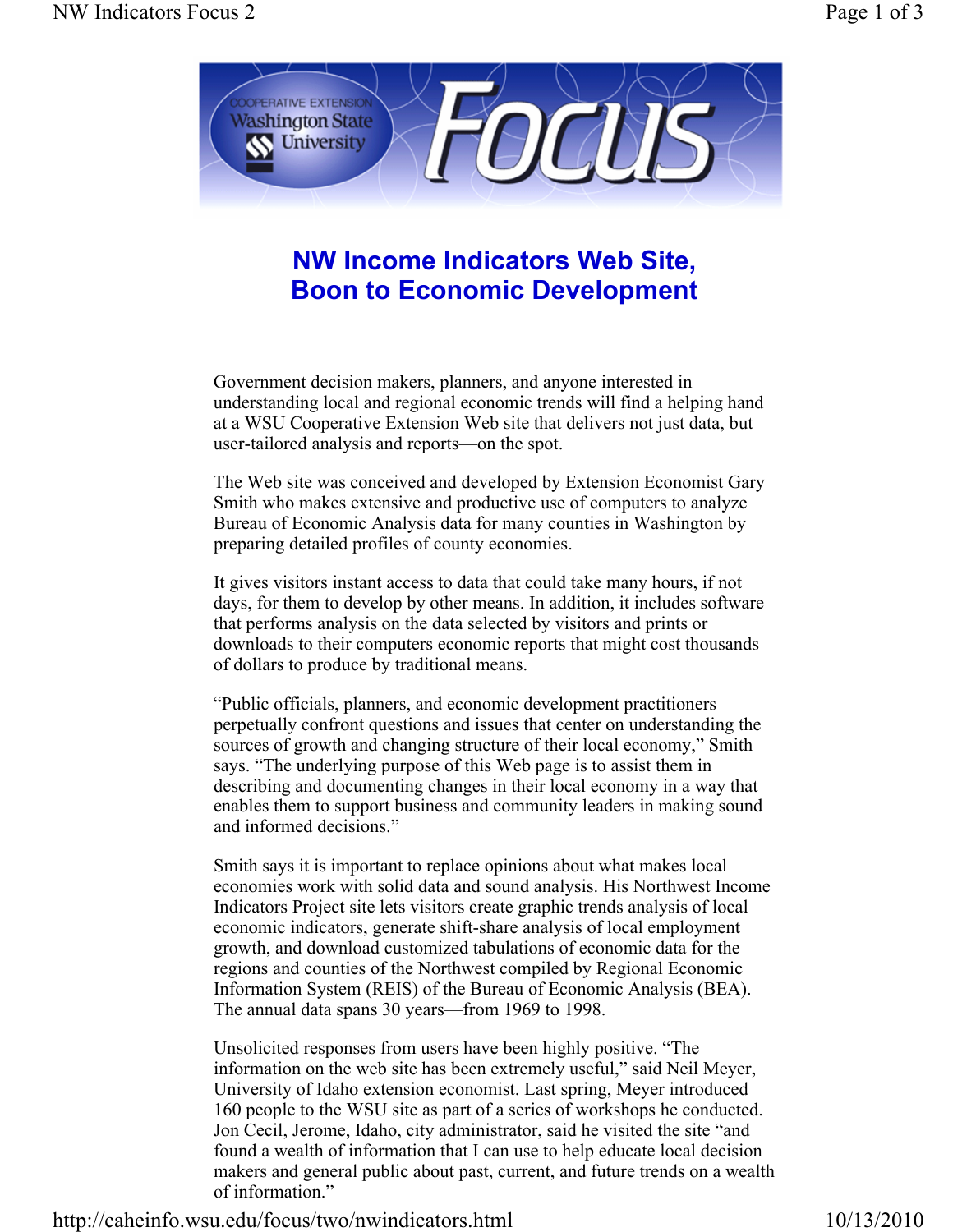"A really spectacular site. A tremendous tool for all of us in economic development," wrote James Armstrong of the Ellensburg Chamber of Commerce. Dana Peck, director of Resource Development for Klickitat County, says he frequently uses the Web service. "Your site actually prompted me to contact some census data user folks for the first time in years." Dodd Snodgrass, economic development planner, Clearwater Economic Development Association, wrote, "You've created a powerful tool."

Kathleen Miller, coordinator, WSU Learning Center, Wenatchee, said Smith's Web page is "a useful tool to keep economic development decision makers current. They can publish planning documents off the web, tailored to their counties." She said this will lead to better utilization of data, enhanced understanding, development of better economic development strategies, improved economic development decisions, and increased awareness and appreciation of WSU Cooperative Extension. Al Kowitz, WSU Stevens County Cooperative Extension, used the Web site to prepare for a presentation to local business and agency executives on telecommunications and rural economic development. "I was able to use income data and charts from your page that added substance and impact to the presentation," Kowitz wrote Smith.

Visitors to the web site begin by clicking on the name of the state of their choice—Washington, Oregon, Idaho, or Montana. When they click on one of the states, they are taken to a list and description of nine on-line products:

- Graphic Trend Analysis of Local Area Economic Indicators, 1969–98. This web page generated graphic analyses and summary reports of local area growth and change. It compares local, state, and national economic trends that focus on the key indicators of population, personal income, per capita income, employment, industry earnings, and average earnings per job.
- Shift-Share Analysis of Employment Growth, 1969–98. This application of shift-share analysis will produce results that are valuable for diagnosing, describing, and building understanding of major differences between the industry pattern of employment growth locally and nationwide trends.
- Visitors may choose any of Washington's 39 counties, select any time interval between 1969–98, and initiate a web-enabled program that generates shift-share results of local employment growth compared with the nation at large. The program will compile and output a tabular summary of shift-share results based on the options you choose, a tailored report on how the results may be interpreted, and a customized technical summary of how the results are derived.
- Selected Economic Indicators, 1969–98. These tables provide a onepage summary of BEA data for tracking the growth and performance of each region relative to the state and nation based on the following indicators: population, total personal income, per capital income, total employment, total earnings, and average earnings per job. Prepared by the author of this web site, these tables are derived from the personal income and employment data compiled by BEA.
- Comparative Economic Indicators, 1969–98. These tables compare the growth and relative standing of all counties and regions in terms of per capita income, population, total personal income, and employment.

http://caheinfo.wsu.edu/focus/two/nwindicators.html 10/13/2010